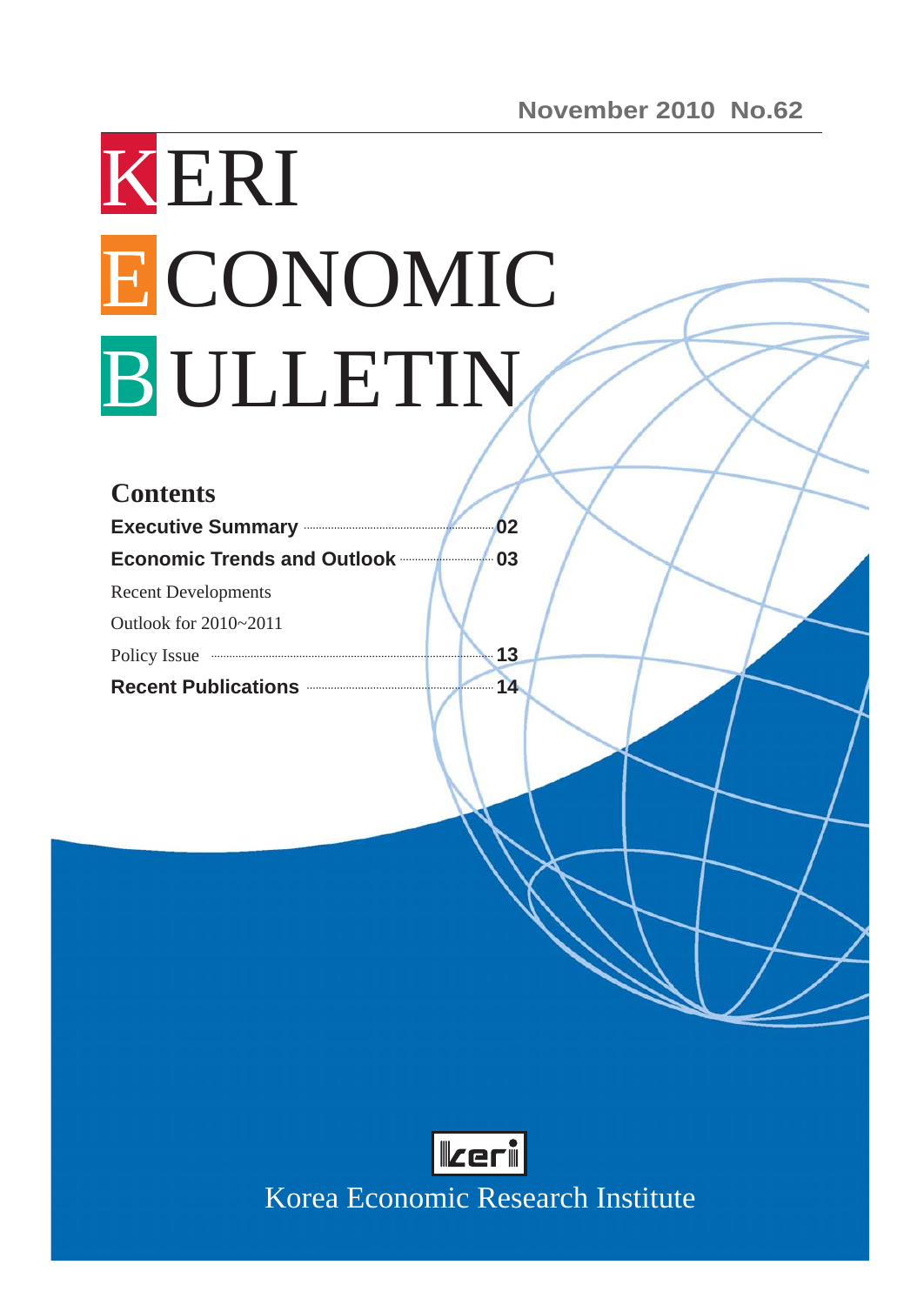# **Executive Summary**

**Korea's Economic Growth for 2011 Projected at 4.1%** 

Major factors that may contribute to slower Korean economic growth in 2011 are expected to be U.S. public and private debt adjustment, Europe's fiscal retrenchment, stagnation of the global economic recovery following China's belt-tightening policy externally and weakening of economy-boosting potential caused by normalization of its macroeconomic policy tone, end of base effects enjoyed in 2010, etc.

Considering the fact that the nation's average growth rate over the past 10 years (2001~1010) is 4.2%, however, the projected growth rate of 2011 can be appraised as being close to the nation's long-term growth trend.

Affected by the lessening of economic stimulus effects, interest rate hikes and asset value declines, private consumption may slowdown but it is unlikely to be significant owing to improvements in employment and wages in 2010. Facility investment growth is expected to fall to 7% level, influenced by mitigation of investment pressure on the heels of sharp investment growth in 2010, slowdown in the economic recovery, interest rate increases, and other factors. Construction investment slowdown is expected to continue in 2011 due to the stagration in the real estate sector.

**Current Account Surplus to Record US\$13.2 Bil. in 2011**

Export growth (U.S. dollar basis) may plummet to a single digit due to demand decline following the fiscal retrenchment and household debt adjustment of advanced countries, China's conversion to retrenchment, Korea's foreign exchange currency appreciation and intensified competition in export markets. Imports (U.S. dollar basis) also may decrease, but record higher growth than exports. Due to faster growth of imports over exports, service balance deficit expansion, etc., the current account surplus is projected to contract to US\$13.2 billion in 2011 from US\$30.6 billion in 2010.

**Consumer Prices to Rise 3.0%, Won/USD Fx-Rate to Decline to 1,095 Won** 

Consumer inflation is expected to remain at around 3% as pressures from the demand side will not be so great due to milder economic growth, and limited international oil prices, and the won currency appreciation trend. Influenced by global dollar weakening, continuation of dollar supply priority and increases in base rates, the won-U.S. dollar exchange rate is expected to decline gradually, falling below the 1,100 won level.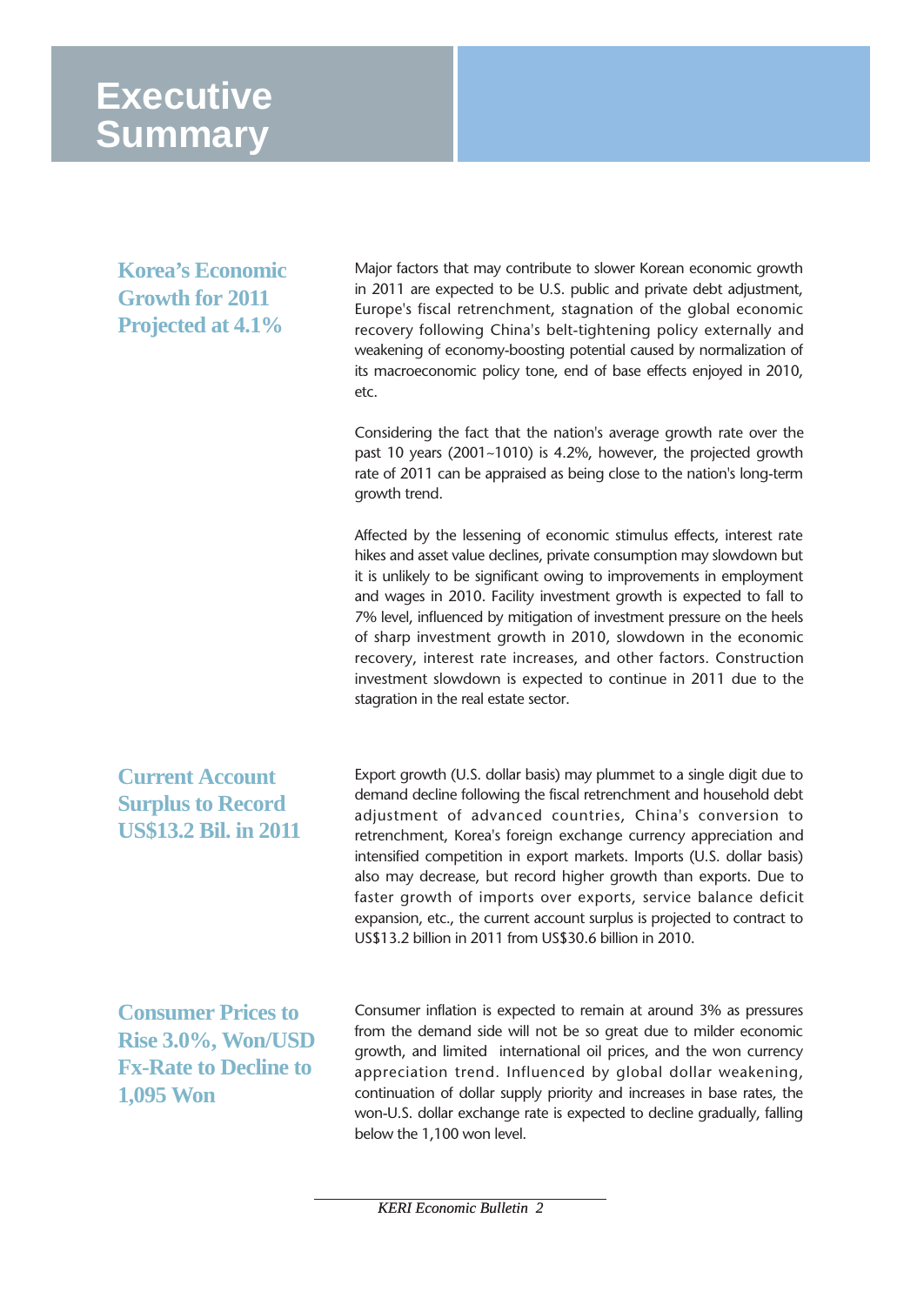# **Economic Trends and Outlook**

# Recent Developments

## **GDP Grew 0.7% in 3rd Qtr. '10**

GDP growth in the third quarter of 2010 fell to 0.7% from 1.4% in the second quarter. By sector, private consumption expanded and construction investment returned to an upward trend. However, facility investment and export growth slowed.

#### **GDP Growth**

Unit: Seasonally adjusted series (q-o-q, %)



|                                | 2010 |        |        |  |
|--------------------------------|------|--------|--------|--|
|                                | 1/4  | 2/4    | 3/4    |  |
| <b>GDP</b>                     | 2.1  | 1.4    | 0.7    |  |
| <b>Private Consumption</b>     | 0.7  | 0.8    | 1.3    |  |
| <b>Government Consimption</b>  | 5.8  | 0.1    | $-0.6$ |  |
| <b>Construction Investment</b> | 1.3  | $-3.4$ | 1.5    |  |
| Equipment Investment           | 2.4  | 9.1    | 6.3    |  |
| <b>Exports</b>                 | 2.9  | 7.2    | 1.8    |  |
| Imports                        | 4.4  | 7.4    | 2.3    |  |

**Manufacturing and Service Production Grew 12.1% and 2.3%, Respectively, in 3rd Qtr.** 

In the third quarter of 2010, manufacturing production growth slowed to 12.1% compared with a high year-on-year growth of 20.2% in the second quarter, and service business production growth also declined to 2.3%. from 4.0%.



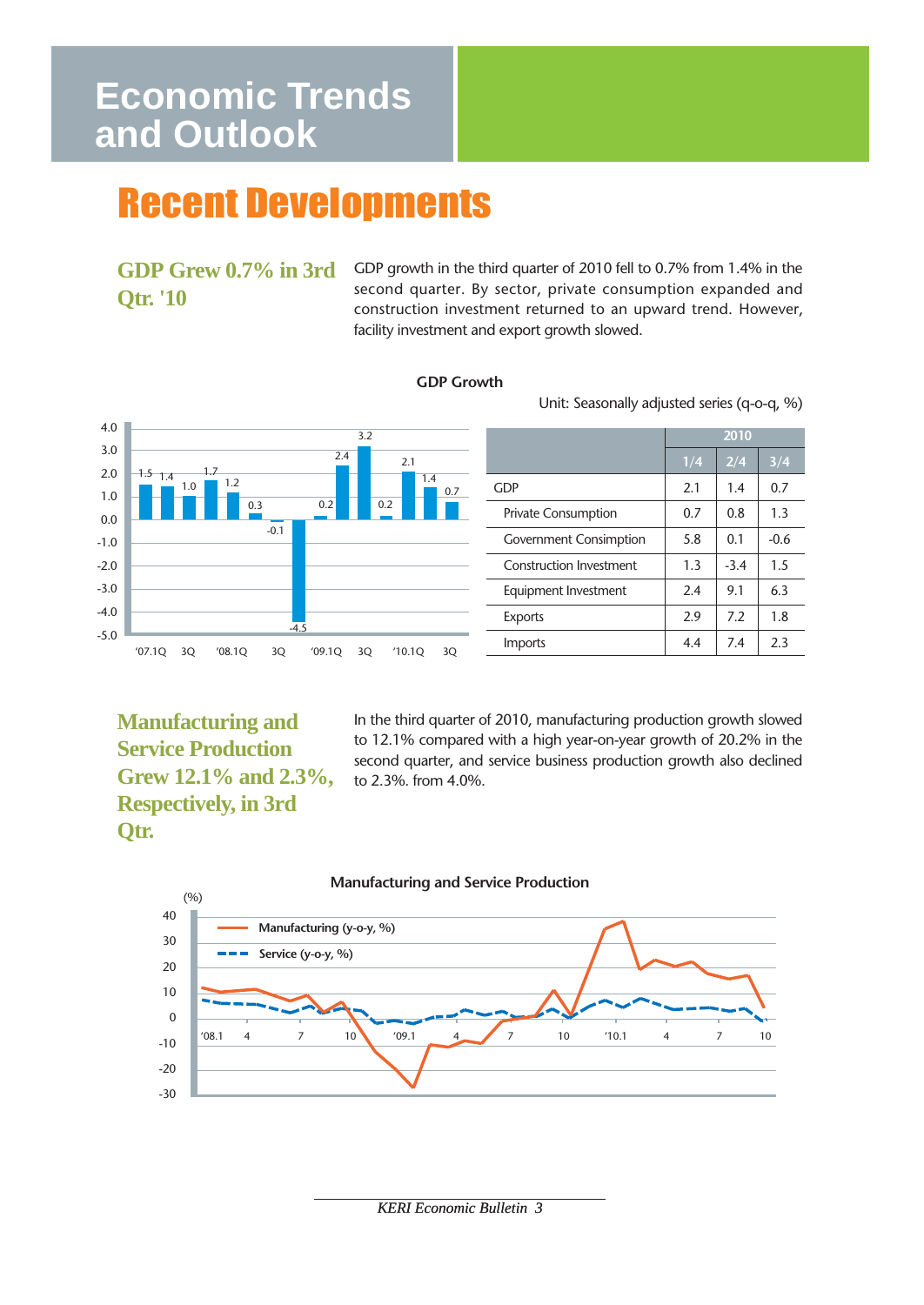## **Consumer Goods Sales Grew 7.4% in 3rd Qtr.**

The growth of consumer goods sales in the third quarter reached 7.4%, compared with 4.9% in the second quarter owing to significantly increased sales growth of durable goods (16.9%) such as passenger cars, electric home appliances and computers.



#### **Consumer Goods Sales**

## **Facility Investment Increased 27.7% in 3rd Qtr.**

Facility investment growth expanded slightly in the third quarter to 27.7% compared with 24.5% in the second quarter. While machinery investment posted brisk growth, transportation equipment investment made poor progress.

8.7

29.2 32.2

36.8



#### **Equipment Investment**

*KERI Economic Bulletin 4*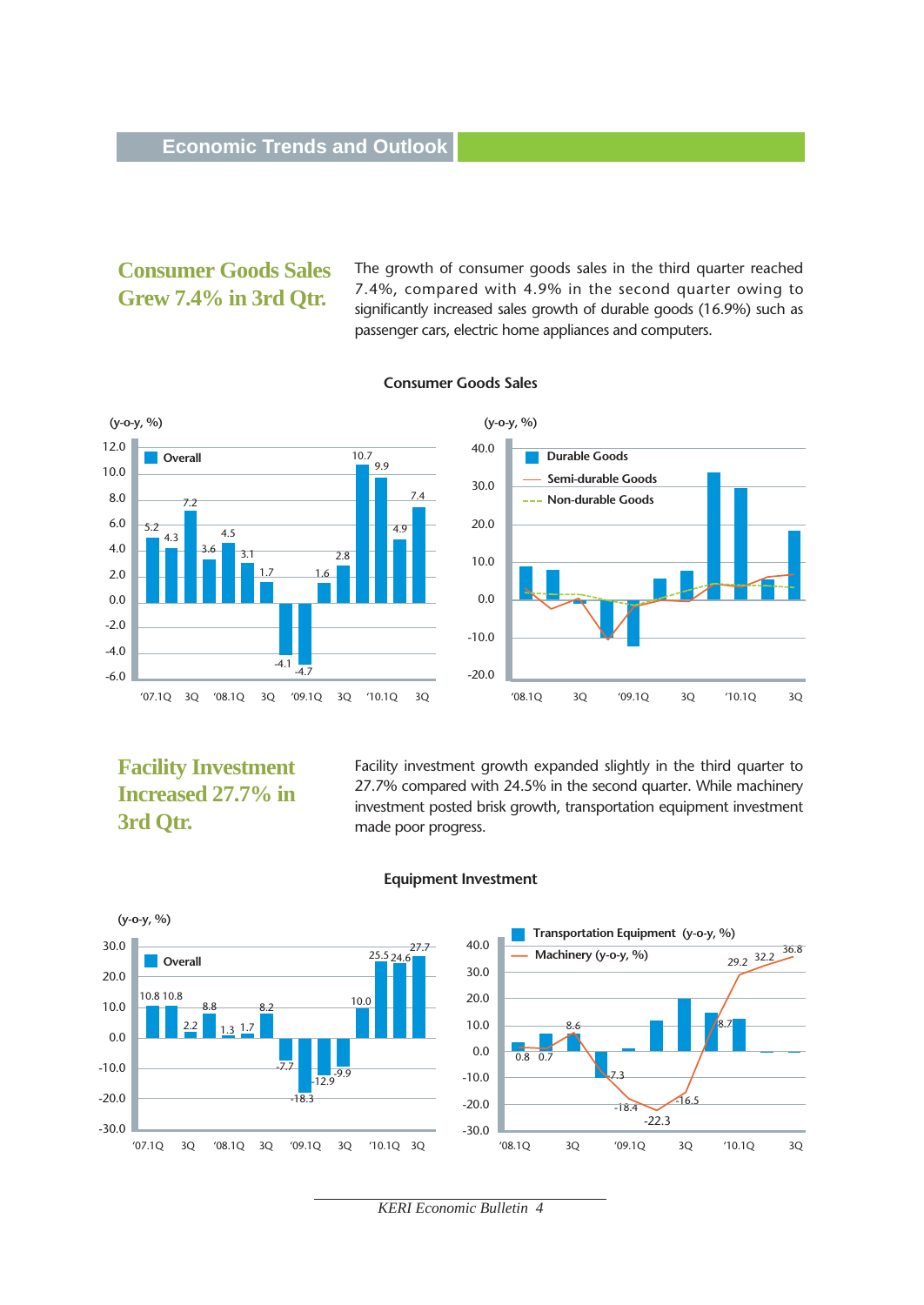## **Construction Investment Rose 2.8% in 3rd Qtr.**

Compared with the second quarter (2.4%), the growth of construction investment expanded mildly to 2.8%. However, the growth in receipt of construction orders, a leading indicator, declined for the third consecutive quarter, predicting a construction investment slowdown in the future.





## **Exports Grew 23.9% in 3rd Qtr.**

Export growth in the third quarter slowed to 23.9% compared with 33.1% in the second quarter due to declines in both export volume and export unit prices. By item, exports of semiconductors and automobiles maintained a high growth trend but those of communications equipment and computers decreased.



#### **Exports**

| (%)                                                           |              |                                 |         |         | $\sqrt{\text{Unit: } y \text{-} \text{-} y}$ , %) |
|---------------------------------------------------------------|--------------|---------------------------------|---------|---------|---------------------------------------------------|
|                                                               | 20.0         | <b>By Items</b>                 | 2010    | 2010    | 2010                                              |
|                                                               | 18.0         | (Ratio, %: Jan.~Aug. '10)       | 1/4     | 2/4     | July~Aug.                                         |
|                                                               | 16.0         | Semiconductors (11.03)          | 120.7   | 84.1    | 67.8                                              |
|                                                               | 14.0         | Ships (10.16)                   | $-8.1$  | 11.7    | 28.3                                              |
|                                                               | 12.0<br>10.0 | Petrochemical Products (7.85)   | 58.3    | 33.4    | 16.5                                              |
|                                                               | 8.0          | Automobiles (7.51)              | 51.2    | 62.0    | 45.1                                              |
|                                                               | 6.0          | Flat Panel Displays (7.13)      | 62.0    | 33.9    | 27.8                                              |
|                                                               | 4.0          | Steel Products (6.07)           | 14.8    | 14.8    | 38.1                                              |
|                                                               | 2.0          | Wireless Comm. Equipment (5.65) | $-10.6$ | $-23.2$ | $-21.2$                                           |
|                                                               | 0.0          | Automotive Parts (3.99)         | 107.6   | 74.9    | 60.4                                              |
| '07.1Q<br>'09.1Q<br>3Q<br>'08.1Q<br>3Q<br>'10.10'<br>30<br>3Q |              | Textile Products (2.99)         | 22.7    | 19.8    | 19.9                                              |
| Daily average export amount (US\$100 mil., right)             |              | Electric Home Appliances (2.90) | 42.5    | 35.2    | 31.2                                              |
| Exports ( $y$ -o- $y$ , $\%$ , left)                          |              | Computers (1.94)                | 33.7    | 19.1    | $-2.1$                                            |

*KERI Economic Bulletin 5*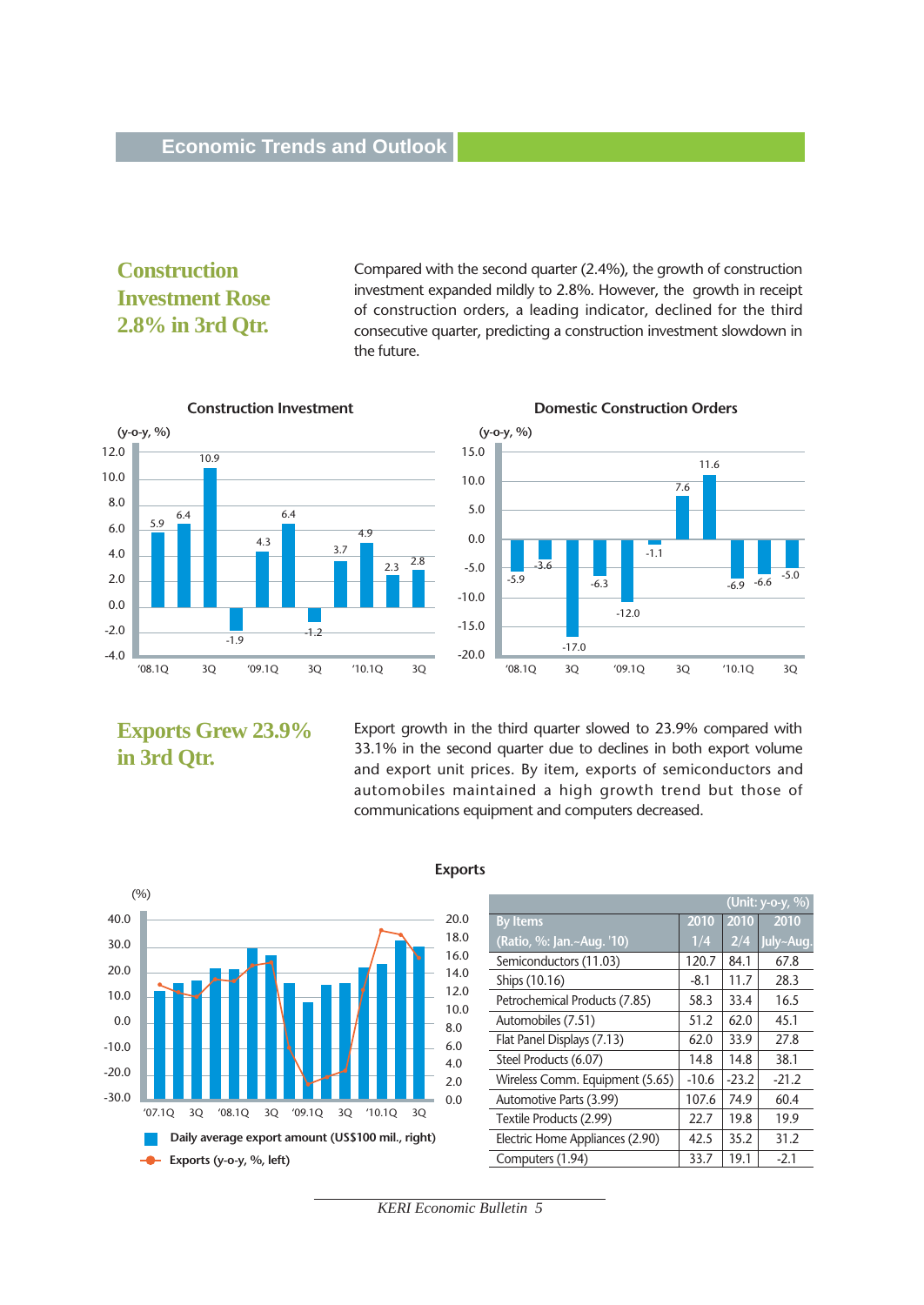#### **Imports Increased 24.3% in 3rd Quarter**

Compared with the second quarter, import growth slowed in the third quarter to 24.3%. Nevertheless, imports have continued a higher growth trend than exports since the first quarter. By usage, imports of raw materials, including those for exports, slowed compared with the second quarter, affected by import unit price declines.



#### **Imports**

|                            |      |      | (Unit: y-o-y, %) |
|----------------------------|------|------|------------------|
| <b>By Use</b>              | 2010 | 2010 | 2010             |
| (Ratio, %: Jun-Aug '10)    | 1/4  | 2/4  | Jul.~Aug.        |
| <b>Total Imports</b>       | 37.4 | 43.1 | 28.3             |
| For Exports (40.0)         | 50.3 | 40.0 | 16.5             |
| For Domestic Demand (60.0) | 29.9 | 45.1 | 37.7             |
| Raw Materials (58.9)       | 38.8 | 53.2 | 29.3             |
| Capital Goods (31.5)       | 36.8 | 31.5 | 26.9             |
| Consumer Goods (9.6)       | 29.5 | 27.0 | 30.5             |

#### **Current Account Surplus Increased to US\$12.06 Bil. in 3rd Qtr.**

The current account surplus increased sharply in the third quarter compared with US\$10.34 billion in the second quarter. This is attributable to the fact that, despite expansion of the service balance deficit, the surplus in the commodity balance expanded.

#### **Current Account Balance**

(Unit: US\$100 mil.)

|                                       | 2009     |          |         |         |         |          |
|---------------------------------------|----------|----------|---------|---------|---------|----------|
|                                       | $1 - 9$  | vear     | 1/4     | 2/4     | 3/4     | $1 - 9$  |
| Current Account Balance $(= A+B+C+D)$ | 321.1    | 426.7    | 13.4    | 103.4   | 120.6   | 237.3    |
| A. Commodity Balance                  | 405.9    | 561.3    | 74.3    | 157.1   | 166.4   | 397.8    |
| <b>B. Service Balance</b>             | $-114.3$ | $-172.0$ | $-60.4$ | $-41.7$ | $-52.4$ | $-154.5$ |
| <b>Travel Balance</b>                 | $-26.2$  | $-38.9$  | $-19.9$ | $-13.6$ | $-27.0$ | $-60.6$  |
| C. Income Balance                     | 29.1     | 45.5     | 7.6     | $-7.5$  | 15.6    | 15.6     |
| D. Current Transfer Balance           | 0.5      | $-8.1$   | 7.6     | $-7.5$  | $-8.9$  | $-21.6$  |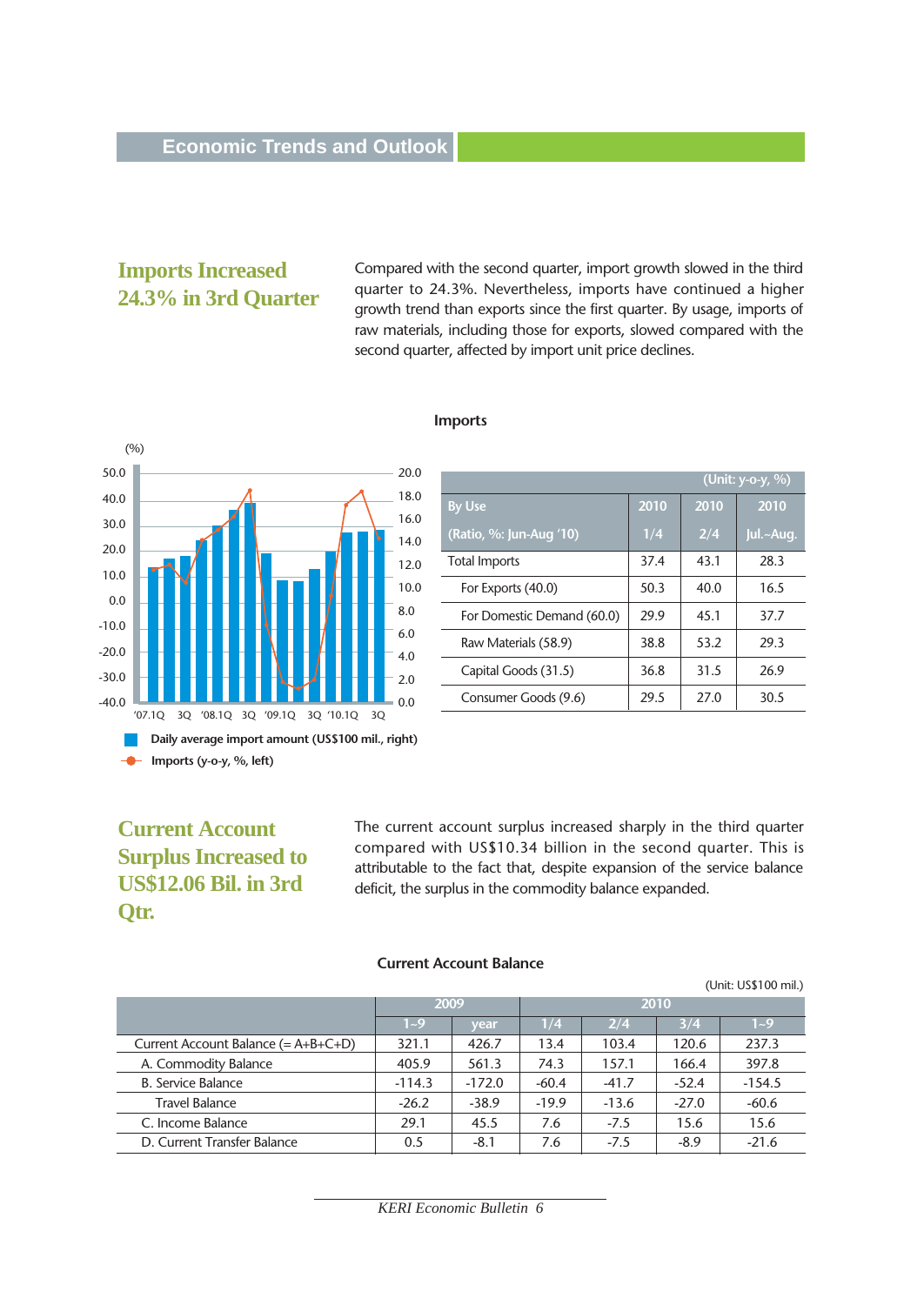## **Consumer Prices Rose 2.9% in 3rd Qtr.**

Influenced by sharp increases in farm, livestock and fishery products, consumer prices rose slightly in the third quarter from 2.6% in the second quarter. Prices of farm, livestock and fishery products jumped 12.5% year-on-year.

#### **Prices**



|                                    | 2009 |           |     | 2010              |     |               |
|------------------------------------|------|-----------|-----|-------------------|-----|---------------|
|                                    |      | $2/4$ 3/4 |     | $1/4$ 1/4 2/4 3/4 |     |               |
| <b>Total Index</b>                 | 2.8  | 2.0       | 2.4 | 2.7               | 2.6 | 2.9           |
| Commodities                        | 3.3  | 1.7       | 3.3 | 3.8               | 3.8 | 4.7           |
| Farm, Livestock & Fishery Products | 9.9  | 5.0       | 3.9 | 3.6               |     | $5.2 \, 12.5$ |
| <b>Industrial Products</b>         | 1.7  | 1.0       | 3.1 | 3.9               | 3.4 | 2.5           |
| Services                           | 2.3  | 2.1       | 1.9 | 2.0               | 1.8 | 1.8           |
| House Rental Charges               | 1.6  | 1.3       | 1.2 | 1.4               | 1.8 | 2.0           |
| Public Service                     | 1.6  | 2.3       | 1.9 | 1.7               | 1.3 | 0.9           |
| Private Service                    | 2.9  | 2.2       | 2.0 | 2.3               | 2.0 | 2.2           |

#### **Market Interest Rates Decreased Despite Base Rate Hike**

Market interest rates, which rose for a while after the base rate hike, returned to a downward trend due to foreigners' expanded investment in bonds and delay in additional interest rate increases.



*KERI Economic Bulletin 7*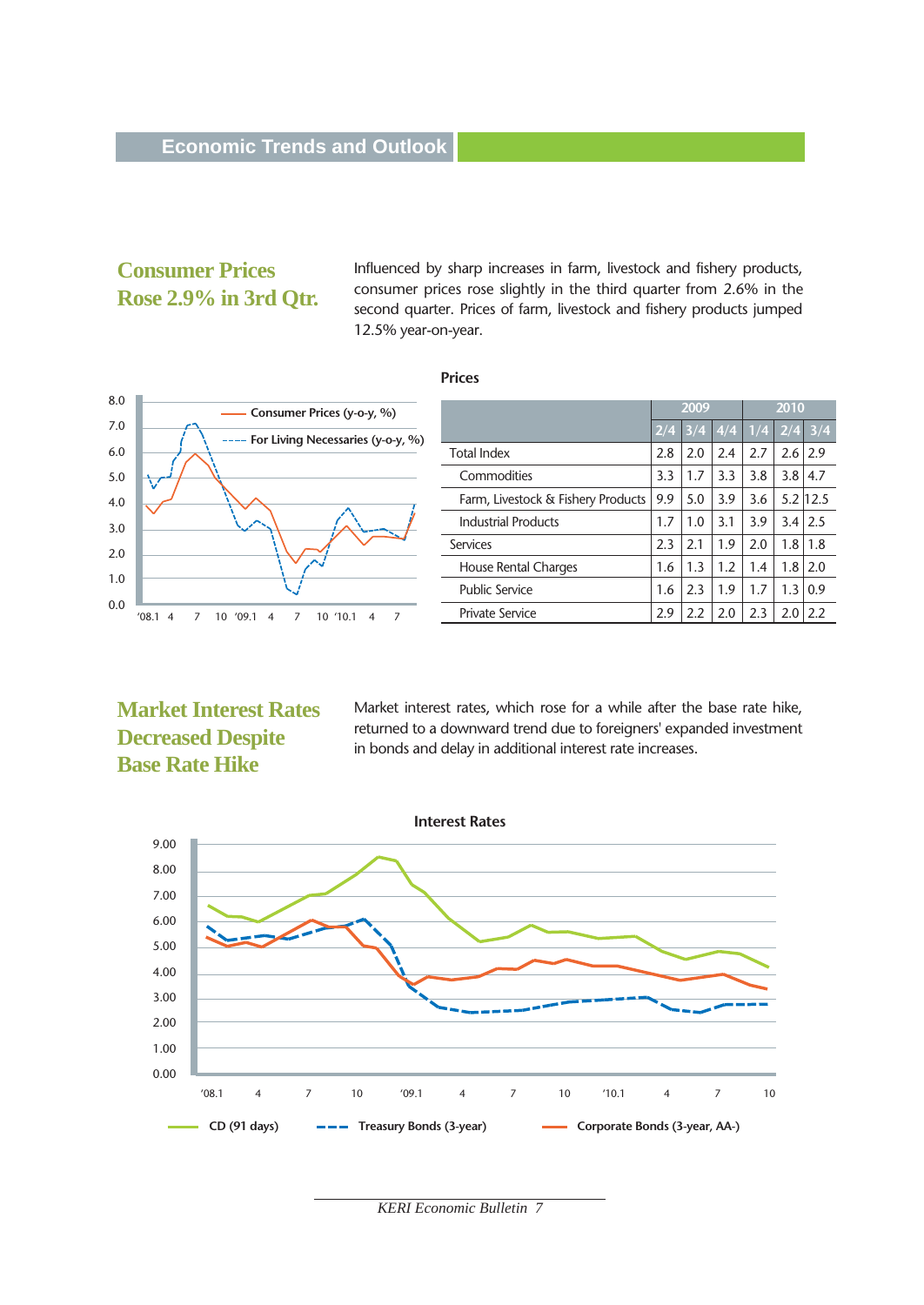## **Won-U.S. Dollar Fx-Rate Declining Since July**

The won-U.S. dollar exchange rate continued to fall, caused by signs of stabilization in Europe's fiscal crisis, Chinese yuan currency appreciation, domestic base rate increase, trade balance surplus, and other factors.

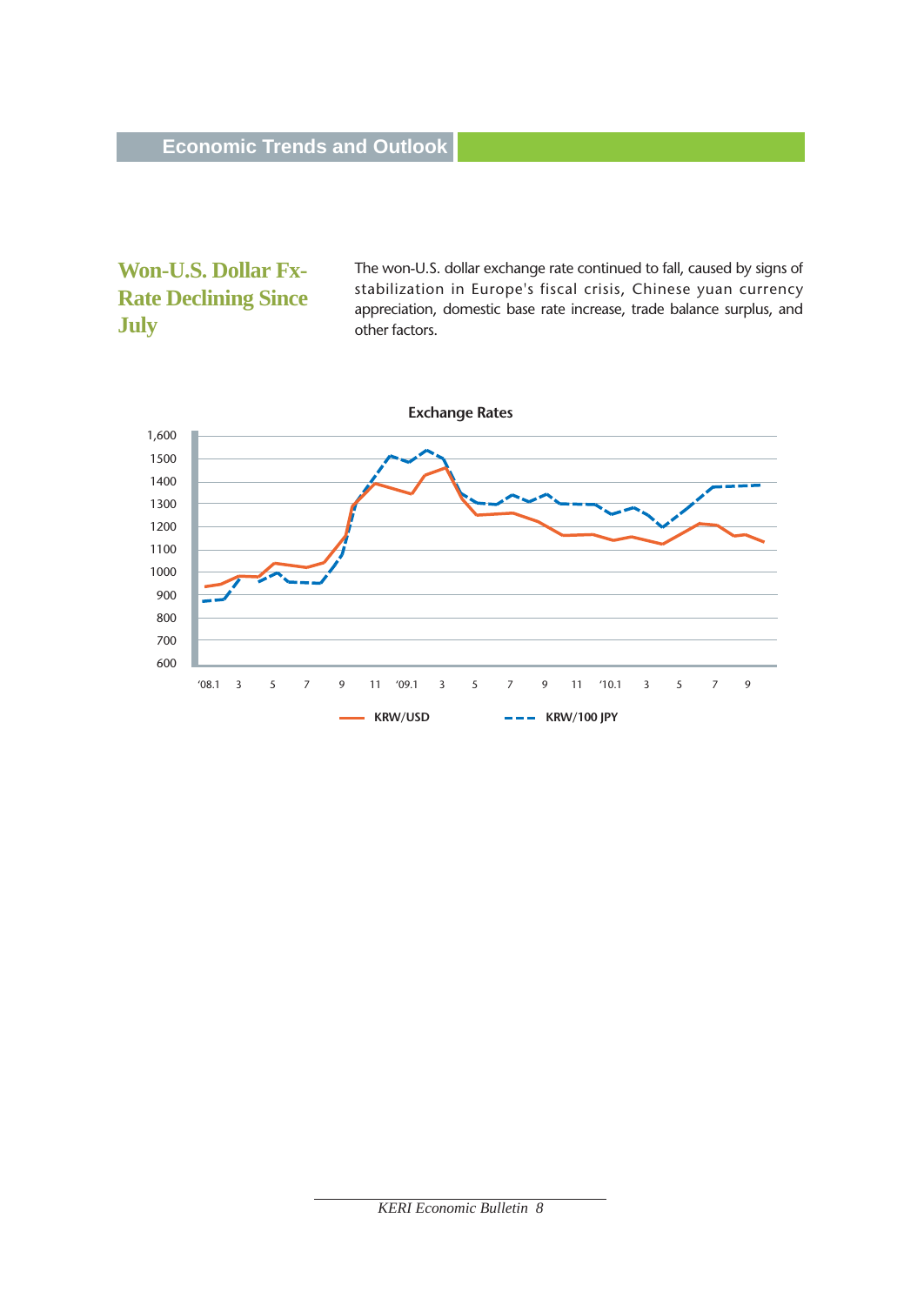**Economic Trends and Outlook**

# Outlook for 2010~2011

## **1. Internal and External Environments**

| <b>Growth of World</b><br><b>Economy to Slow in</b><br>2011                              | In 2011, advanced countries may not be able to easily escape the<br>economic slowdown as the financial markets face major regulatory<br>overhaul the governments and private households continue<br>deleveraging. In the case of developing countries, considering their<br>heavy dependence on external demand, economic growth slowdown<br>is also expected to be unavoidable due to a decline in trade volume,<br>also see inevitable slowdown in their economic growth. |
|------------------------------------------------------------------------------------------|-----------------------------------------------------------------------------------------------------------------------------------------------------------------------------------------------------------------------------------------------------------------------------------------------------------------------------------------------------------------------------------------------------------------------------------------------------------------------------|
| <b>International Oil</b><br><b>Prices to Rise Mildly</b>                                 | The delay in the economic recovery of advanced countries and exit<br>strategies of developing countries will be factors in curbing oil<br>demand. Although increases in the flow of investment funds into crude<br>oil in the wake of a weakening U.S. dollar may serve as upward<br>pressure on oil prices, international oil price hikes are expected to be<br>not sharply higher as prices are projected at US\$80~85/bbl. in 2011.                                      |
| <b>U.S. Dollar to Grow</b><br><b>Slightly Stronger vs.</b><br><b>Yen &amp; Euro</b>      | The global U.S. dollar weakening trend will continue due to a<br>slowdown in U.S. economic growth in 2011 and excessive dollar<br>supply. However, the U.S. dollar is expected to be slightly stronger<br>against the currencies of the EU and Japan, which are likely to post<br>comparatively slower economic growth.                                                                                                                                                     |
| <b>Economic Stimulus</b><br><b>Potential to Weaken in</b><br><b>Internal Environment</b> | Fiscal consolidation may continue, including compilation of the budget<br>bill for 2011 to comprise more revenues than total expenditures, and it<br>will also be unavoidable to increase base interest rates from the<br>perspective of normalizing the rates compared with economic<br>fundamentals. Taking into account the declining growth trend and the<br>pace of inflow of overseas capital, however, basic interest rates are<br>likely to be adjusted.            |

#### **Key Assumptions for Projections**

| <b>Exogenous Variables</b>     | Unit          | 2010 | 2011 |
|--------------------------------|---------------|------|------|
| China's Growth                 | $\frac{0}{0}$ | 10.5 | 9.0  |
| Japan's Growth                 | $\%$          | 2.8  |      |
| U.S. Growth                    | $\frac{0}{0}$ | 2.6  | 19   |
| Dubai Oil Price                | US\$/bbI.     | 78.8 | 82.0 |
| RP Interest Rate (end of year) | $\%$          | 2.50 | 3.00 |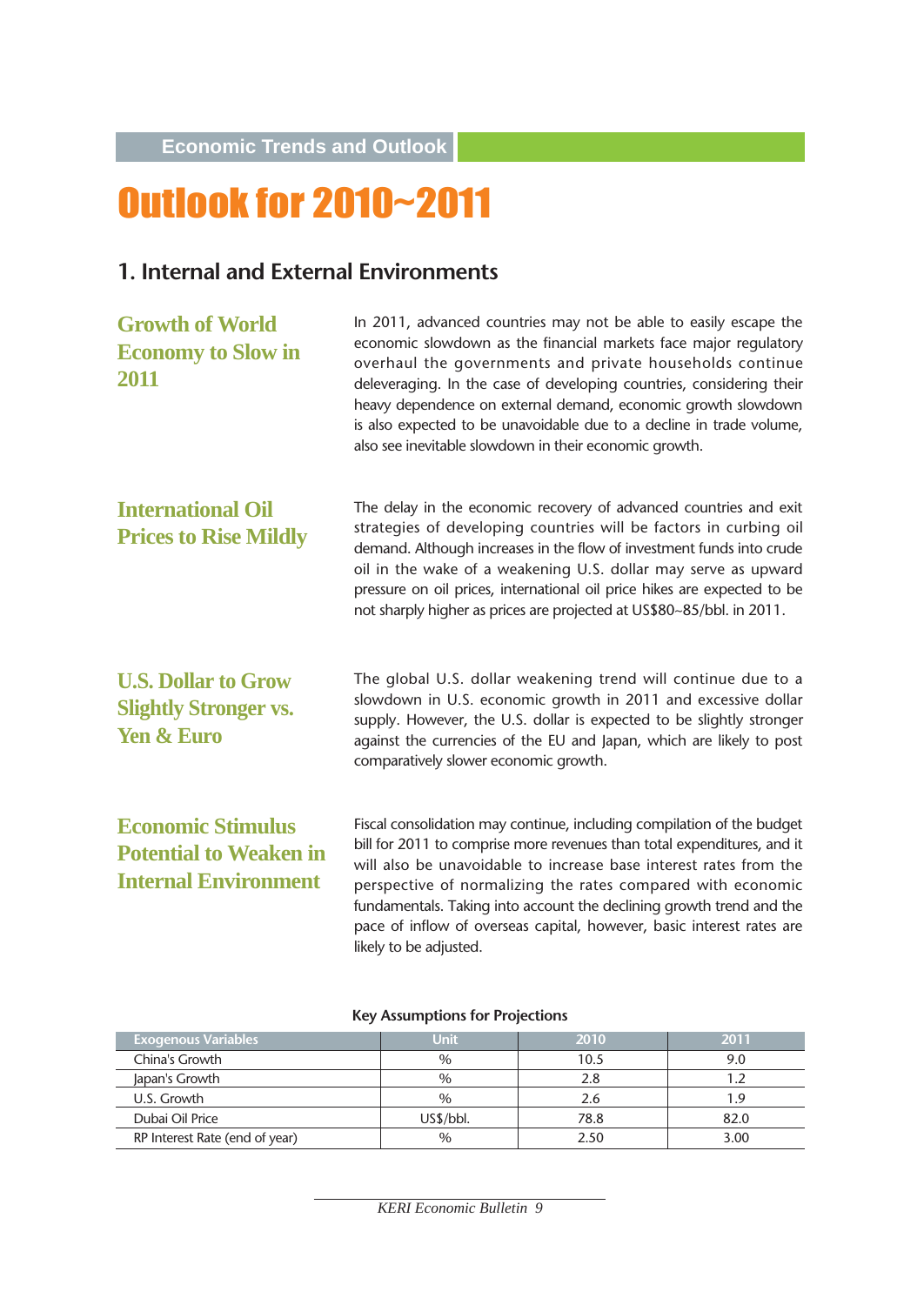## **2. Outlook for Korean Economy (2010~2011)**

**Growth: 6.1% (2010)**  $\rightarrow$  4.1% (2011)

The Korean economy is expected to slowdown in 2011 due to sluggishness in the recovery of domestic demand caused by implementation of measures to normalize fiscal and monetary policies, slowdown of export growth following poorer economic growth in major countries and end of base effects in the wake of high growth in 2010. Nevertheless, the projected growth is appraised close to the potential growth rate. Korea's annual average growth for the past 10 years (2001~2010) has been 4.2%.

#### **Private Consumption: 4.2**% (2010)→ 3.8<sup>%</sup> **(2011)**

Affected by lessening of economic stimulus effects, interest rate hikes, asset value declines, and other factors, private consumption growth is expected to be moderate. Owing to employment and wage improvements in 2010, however, the slowdown is likely to be mild.

**Construction Investment: -1.2%**  $(2010) \rightarrow 0.6\%$  (2011) As the SOC budget for 2011 is to be compiled at an amount less than in 2010 amid sluggishness in the private construction sector due to a delay in real estate recovery conditions. Growth in the public construction sector also is projected to be limited.

**Facility Investment: 23.1% (2010)→7.1% (2011)** 

Facility investment growth is likely to contract significantly amid declines in global economic conditions in addition to less of investment pressure following the sharply increased facility investment in 2010. Facing interest rate hikes and restructuring, small and medium enterprises (SMEs), in particular, are expected to reduce investments considerably.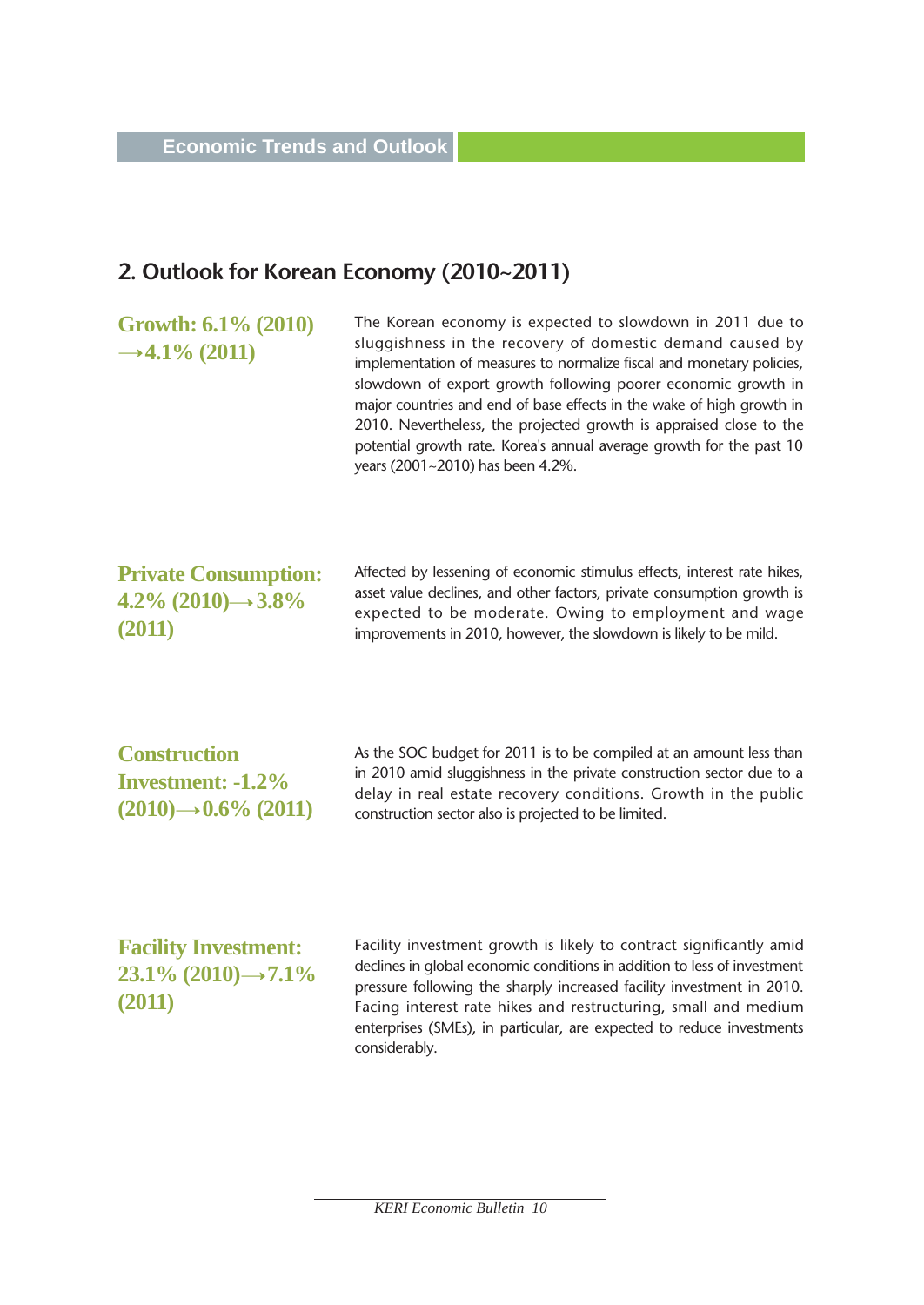## **Current Account: US\$30.6 Bil. Surplus**  $(2010) \rightarrow$  US\$13.2 Bil. **Surplus (2011)**

Due to expansion of the gap between import and export growth trends and an increase in the service balance deficit, the current account surplus is expected to decrease. Exports will slow to singledigit growth due to fiscal retrenchment and adjustment of household debt in advanced countries, China's adjustment of economic conditions, won-U.S. dollar foreign exchange rate decline and intensification of competition in export markets. Influenced by the economic growth slowdown, imports also may slow, but will post a higher growth than exports due to unit price increases. Meanwhile, the service balance is expected to post a deficit, affected by low productivity in the domestic service industry and exchange rate declines.

## **Consumer Prices: 2.9%**  $(2010) \rightarrow 3.0\%$   $(2011)$

Consumer prices are expected to grow 3.1% in 2011 similar to 2.9% in 2010. With economic growth maintaining the potential growth level, price pressure from the demand side is likely to be mild. Moreover, price pressure from the supply side also is to be low due to slight increases in international oil prices, won currency appreciation, and other factors.

**Market Interest Rates: 4.9**% (1st half) →  $5.1\%$ **(2nd half)** 

Affected by base rate increases, market interest rates are expected to rise, but the level and speed will be limited. The fact that price push pressures are not great and that the inflow of foreign funds in the bond market is likely to continue will serve as factors to limit market interest rate hikes.

**Won-U.S. Dollar Fx-Rate: KRW1,155 (2010) KRW1,095 (2011)**

The won-U.S. dollar exchange rate is expected to decline due to the current account surplus from the demand side and the supply of more U.S. dollars continuing with increases in the inflow of foreign capital amid a global dollar weakening trend.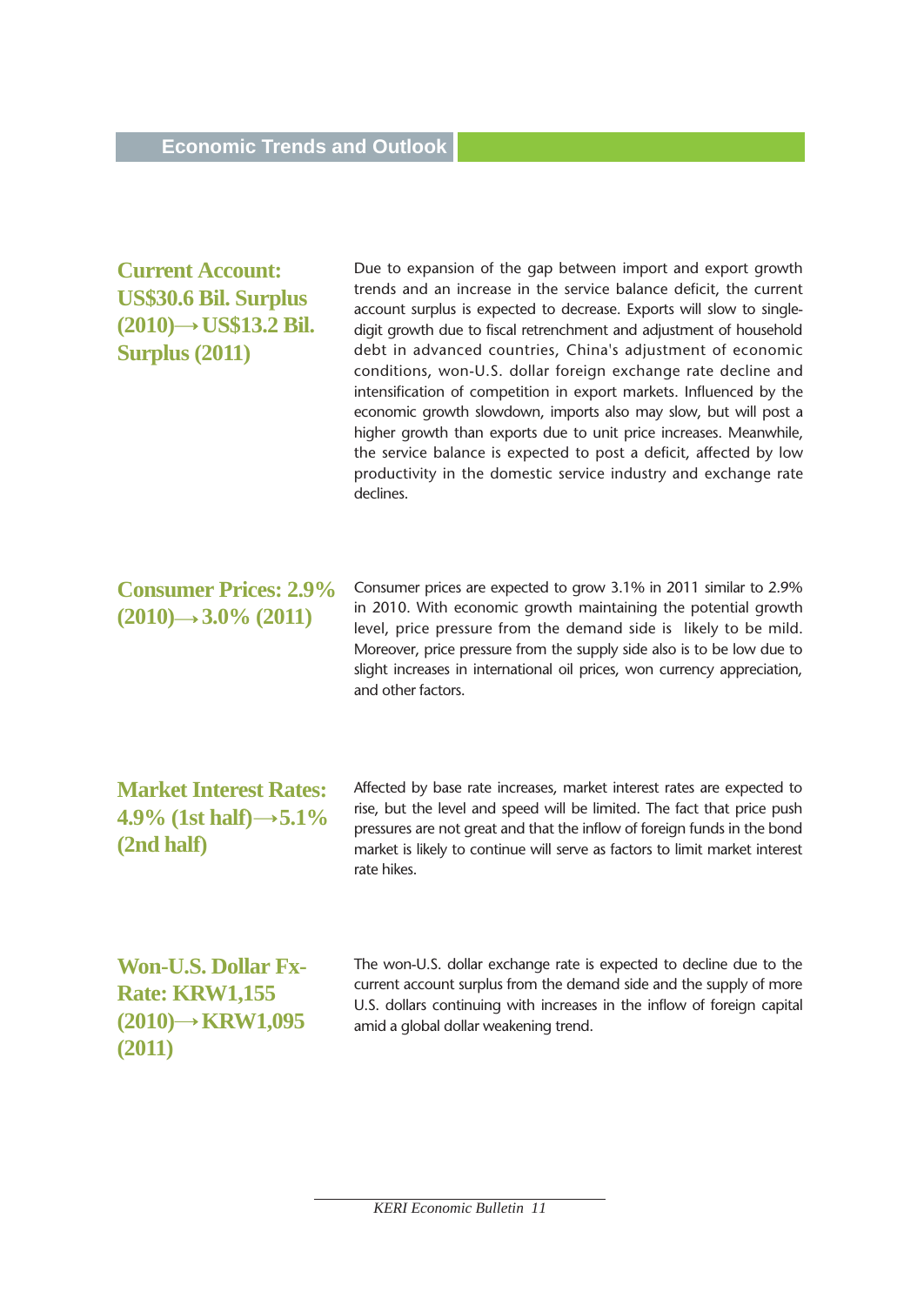## **Economic Trends and Outlook**

| $\frac{1}{2}$<br>(Unit: y-o-y changes %, US\$100 million) |                   |          |         |          |          |          |          |
|-----------------------------------------------------------|-------------------|----------|---------|----------|----------|----------|----------|
|                                                           | $\overline{2009}$ | 2010     |         |          | 2011     |          |          |
|                                                           | Year              | 1st H    | 2nd H   | Year     | 1st H    | 2nd H    | Year     |
| <b>GDP</b>                                                | 0.2               | 7.6      | 4.7     | 6.1      | 3.7      | 4.5      | 4.1      |
| $(SA, q-o-q, %)$                                          |                   | 2.9      | 1.7     | 0.0      | 1.9      | 2.5      |          |
| <b>Private Consumption</b>                                | 0.2               | 5.0      | 3.5     | 4.2      | 3.7      | 3.9      | 3.8      |
| Construction Investment                                   | 4.4               | $-0.7$   | $-1.6$  | $-1.2$   | 0.2      | 0.9      | 0.6      |
| Facility Investment                                       | $-9.1$            | 30.1     | 17.4    | 23.1     | 7.1      | 7.2      | 7.1      |
| <b>Consumer Prices</b>                                    | 2.8               | 2.6      | 3.1     | 2.9      | 3.1      | 2.8      | 3.0      |
| <b>Current Account</b>                                    | 426.7             | 116.7    | 189.0   | 305.7    | 58.7     | 72.8     | 131.6    |
| Commodity                                                 | 561.3             | 231.5    | 285.4   | 516.9    | 170.5    | 192.3    | 362.7    |
| Exports (BOP Base)                                        | 3735.8            | 2243.4   | 2417.5  | 4660.9   | 2423.4   | 2630.0   | 5053.4   |
| Growth (%)                                                | $-13.7$           | 33.6     | 17.5    | 24.8     | 8.0      | 8.8      | 8.4      |
| Imports (BOP Base)                                        | 3174.6            | 2011.9   | 2132.1  | 4144.0   | 2252.9   | 2437.7   | 4690.7   |
| Growth (%)                                                | $-25.7$           | 41.7     | 21.5    | 30.5     | 12.0     | 14.3     | 13.2     |
| Service & Others                                          | $-134.6$          | $-114.7$ | $-96.4$ | $-211.1$ | $-111.7$ | $-119.4$ | $-231.2$ |
| Fx Rate (Avg. KRW/USD)                                    | 1278.4            | 1153.8   | 1155.3  | 1154.5   | 1105.0   | 1085.0   | 1095.0   |
| Corp. Bonds Yield (3-year, AA-)                           | 5.8               | 4.9      | 4.7     | 4.8      | 5.0      | 5.3      | 5.1      |
| Unemployment Rate (%)                                     | 3.6               | 4.1      | 3.4     | 3.8      | 3.8      | 3.6      | 3.7      |

## **Outlook for Korean Economy (2010~2011)**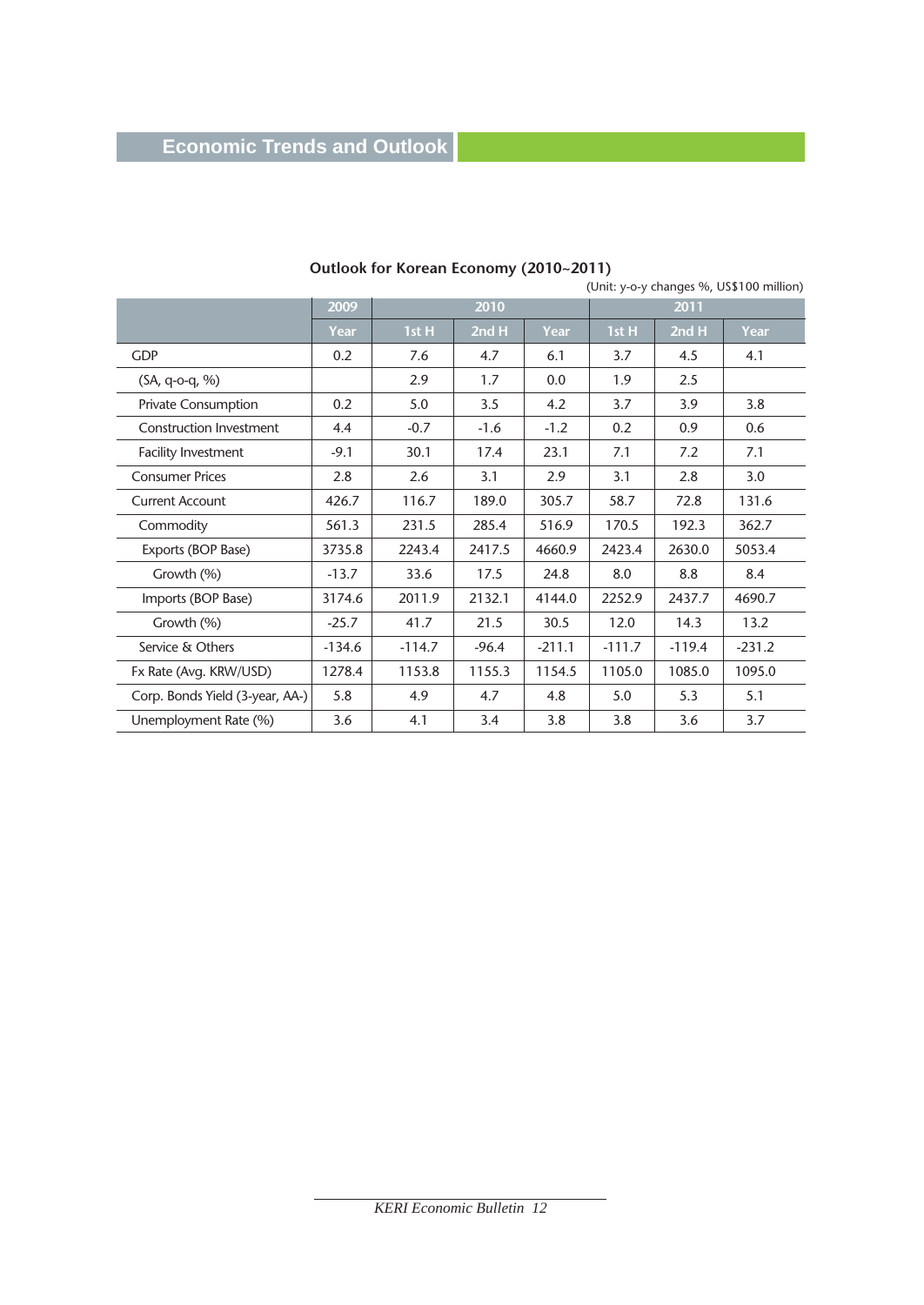# Policy Issue:

#### The Future Real Estate Market and Prospects

**Discussion Background**  Recently, real estate transactions are shrinking, especially in the Central Seoul Area. Contrary to house prices in other areas, house prices in Seoul and the capital sphere have declined since March 2010. Notwithstanding the government's continuous announcement of countermeasures, there has been no visible effect. This report discusses the possibility of a real estate recession and suggests policy implications.

Due to an imbalance in supply and demand, the real estate market is expected to continue a declining trend in the short term. This trend is likely to expand from Seoul, and there is also a high possibility that the transaction volume may continue to decrease in the Central Seoul Area. Affected by the already planned housing site developments, the supply volume of houses is expected to increase for the time being, and alleviation of financial restrictions, even if there is such a possibility, is unlikely to drive housing demand higher. **Housing Market Prospects**

> Also in the medium and long term, the housing market is expected to contract after experiencing an adjustment period. From the demand side, retirement of the first baby-boom generation and decreases in major demand classes (35~54 year-old population) will serve as key factors. From the supply side, whether unsold volume can be resolved and whether to supply national rental Bogeumjari houses continuously or not will serve as variables.

As price declines are continuing at present due to excess supply, flexible supply and a market role that can reflect future changes in demand are considered important. To strengthen the role of market mechanisms, there is a need to revise the transfer income tax that may be unconstitutional in violation of the 'Principle of (Half-Amount) Taxation' due to the tax burden exceeding 50% of capital gains. Therefore, it is necessary to mitigate the financial regulation policy through DTI and LTV, and also to ease restrictions on re-building businesses involving infrastructure linkage fees and development gains charges in order to stimulate the demand sector. The price ceiling system on sale of apartments should be abolished because it may bring ill side effects caused by price restrictions. **Policy Alternatives**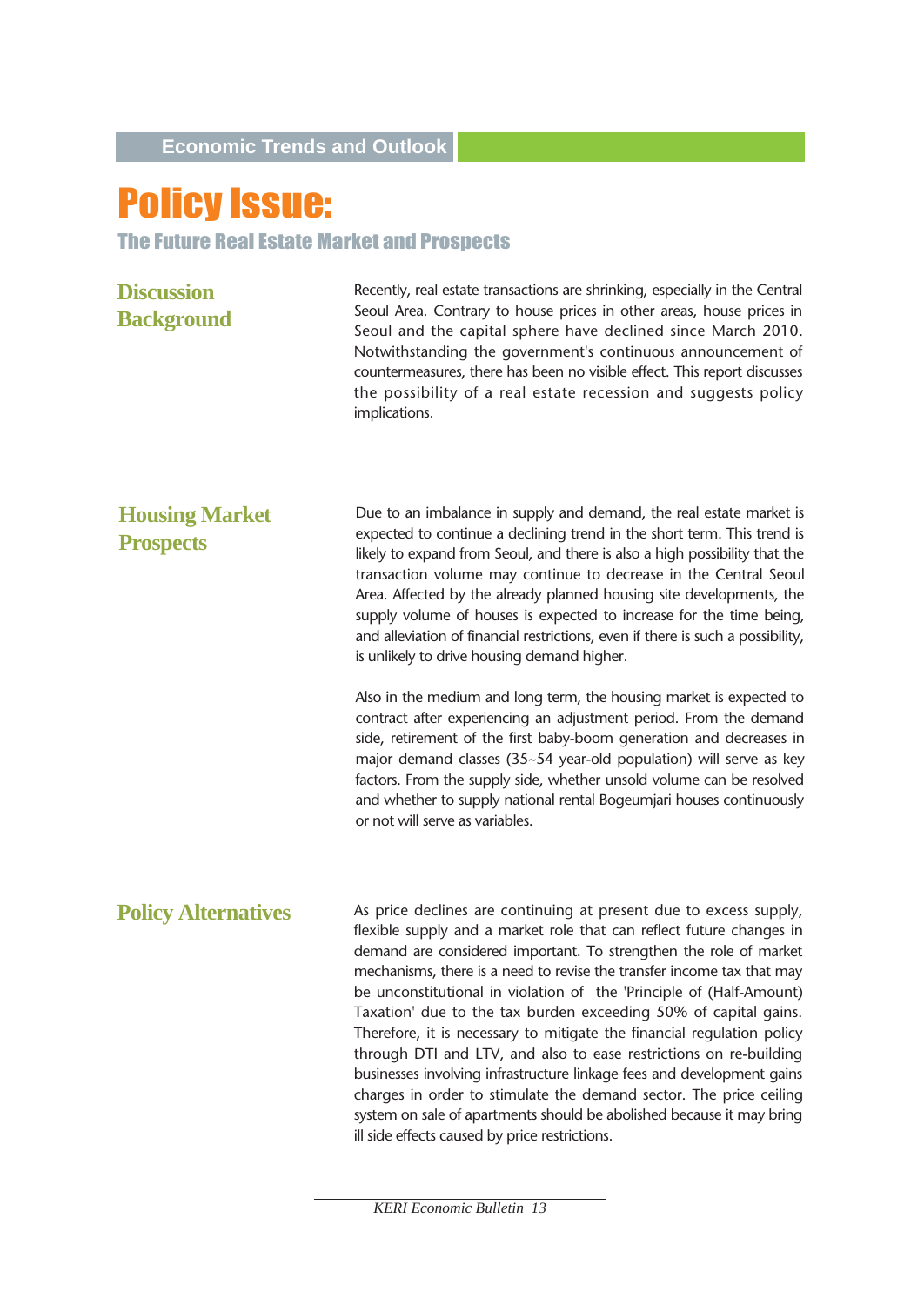# **Recent Publications**

## **The Effect of IFRS Adoption on Consolidated Financial Statements in Korea**

Research Monograph 10-06 Kang, Sunmin

While 99% of listed firms report consolidated financial statements in developed countries such as U.S. and England, only about half of listed firms in Korea prepare for consolidated financial statements at present. The International Financial Reporting Standards(IFRS) require consolidated financial statements as the main financial statements. Thus, unless the number of firms reporting consolidated financial statements significantly increases following the adoption of the IFRS in year 2011, it would be difficult for consolidated financial statements to maintain the status of the main financial statements in our country.

Under the current accounting standards in Korea, a parent company should consolidate an investee company so long as its ownership exceeds 30%, when it is the major shareholder. In addition, the Korean accounting standards allow for exempting subsidiaries from consolidation, which are established for special purpose, ie, SPC, or small in firm size, ie, less than 10 billion Korean Won in total assets. However, the socalled principle-based IFRS not only sticks to the theoretical 50% ownership rule, but does not allow for any exclusions of subsidiaries in consolidation. Thus two major changes are expected following the adoption of the IFRS in Korea. First, the scope of consolidation could be shrunk significantly, particularly for large business group firms, as their associated companies between 30% and 50% of ownership become ineligible for consolidation under the IFRS. Second, the number of firms reporting consolidated financial statements would substantially increase as there would be many new firms starting to consolidate their SPCs or subsidiaries with total assets less than 10 billion Korean Won under the IFRS. The purpose of this study is to investigate these two aspects empirically. This study expects to aid governmental supervisory agencies to set policies and regulations regarding consolidated financial statements, and to help related companies and information users to prepare in advance for the effect of IFRS adoption on consolidated financial statements.

The results show that the adoption of IFRS in Korea in year 2011 would indeed have an effect to substantially reduce the size of consolidated entity particularly for large business group firms as their several associated companies with large asset bases and sales revenues are deleted under the 50% ownership rule for consolidation. The financial performance of consolidated entity appears to be worsened also for those large firms as profitable associated companies with high operating income are dropped from consolidation. The other results tell that our IFRS adoption would increase the number of firms preparing for consolidated financial statements substantially from the current 53.6% to 86.7% among all the listed firms.

The adoption of IFRS would accelerate our efforts to enhance consolidated financial statements as the main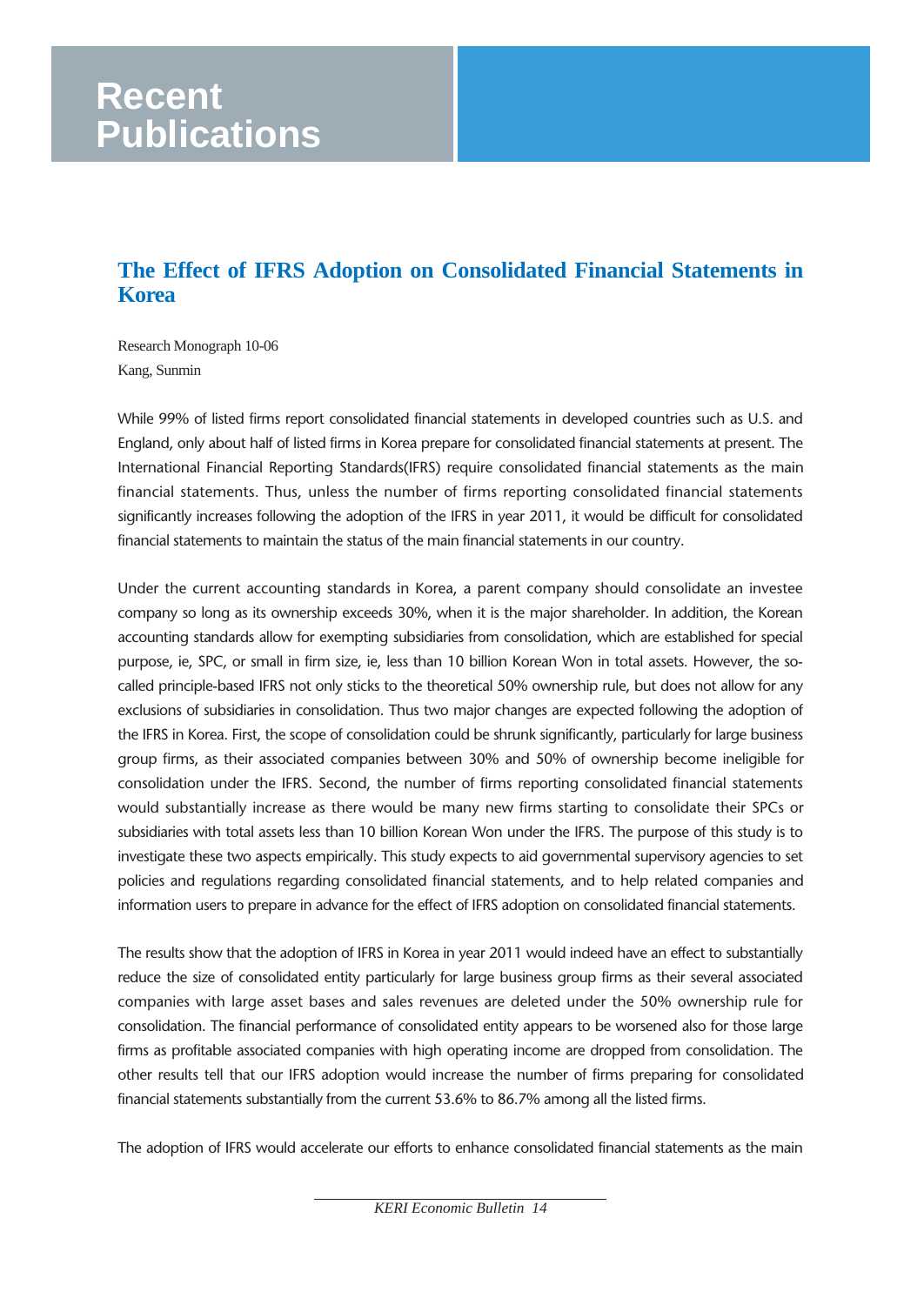#### **Recent Publications**

financial statements in accordance with global standards. Some concerns are that IFRS adoption could instantaneously increase the number of firms preparing for consolidated financial statements too much, and, for existing preparers, could have huge impact on the content of consolidated financial statements at one time. Governmental supervisory agencies and related companies need to take proper actions in anticipation of these drastic changes. In particular, governmental supervisory agencies should be keen to make appropriate revisions in time to regulations based on financial statement numbers such as debt ratio, total assets, and sales revenue as there will be big changes in the main financial statements following the imminent IFRS adoption.